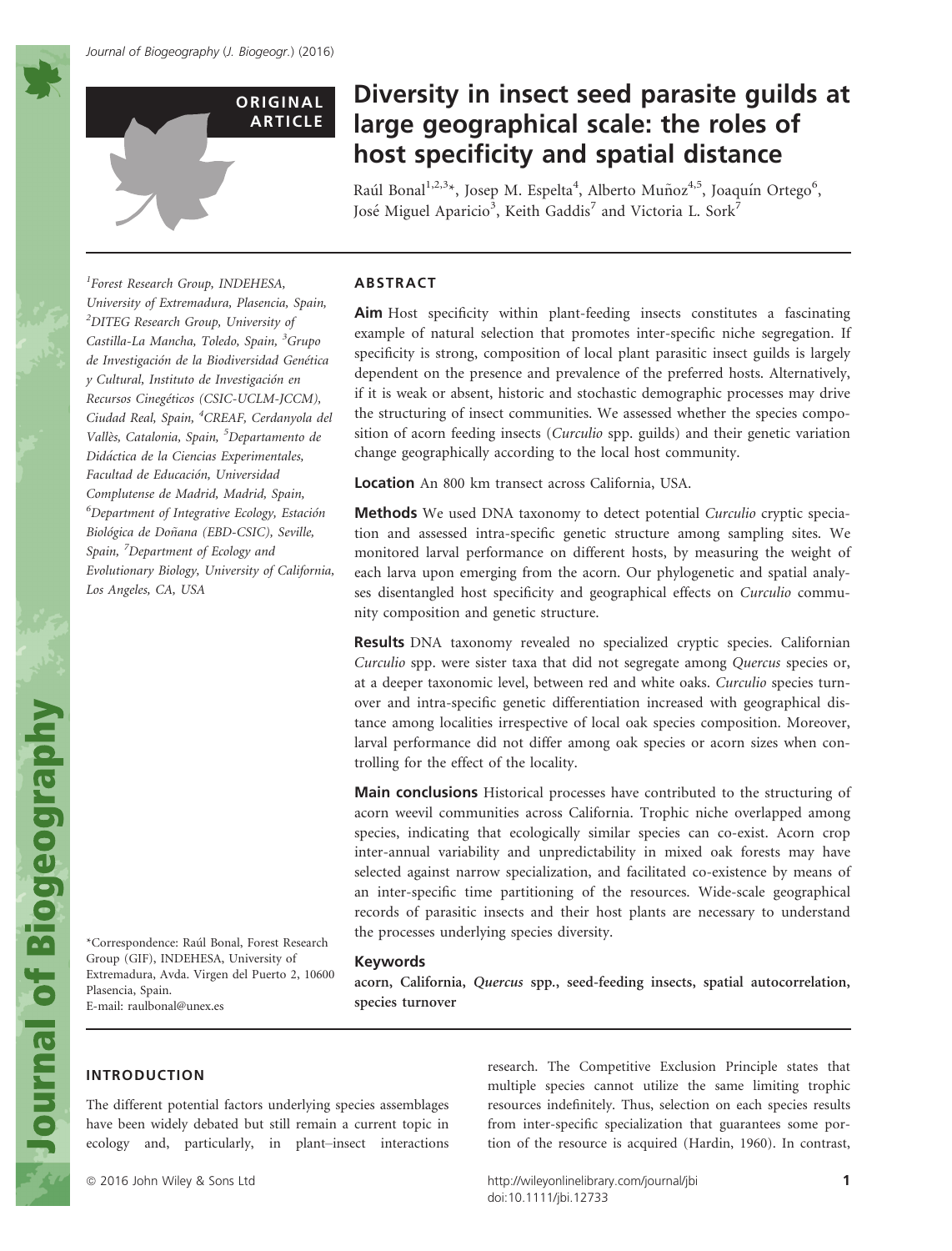the neutral Theory of Biodiversity assumes that competing species are ecologically similar, and predicts that the structure of their communities will depend on historical demographic processes like extinction/migration dynamics (Bell, 2001). The Co-existence Theory (Chesson, 2000) supports the Neutral Theory of Biodiversity proposing mechanisms to explain how co-existing competing species can sustainably maintain an overlapping trophic niche.

Most previous research aiming to separate the contribution of competition and historical factors on species assemblages has been limited to similar species, usually from a few or single sampling localities (see Skoracka & Kuczyński, 2012 for a review on insect herbivorous guilds), which may neglect historical factors operating at a larger scale. We aim to fill this gap by sampling acorn parasitic insects Curculio spp. captured within multiple host species across a wide geographical scale in the state of California.

Insect parasitism on plants is a good example of how intimate species interactions and competition for limited resources can drive specialization (e.g. Cook et al., 2002). Many parasitic insects carry morphological, behavioural and physicochemical traits adapted to the characteristics of their host plants (i.e. phenology, leaf or seed morphology, physicochemical defences) (Pearse & Hipp, 2009; Yguel et al., 2011). Trophic specialization drives phylogenetic specificity, which has a variable taxonomic spread: from taxa that feed on plants of the same family or genus to extreme specialists that exploit only one species (reviewed in Barrett & Heil, 2012).

The degree to which specificity is possible within parasitic insects is dependent on the strength of homogenizing and differentiating forces across their range. Specificity may start at the intra-specific level, when local adaptation to different hosts drives divergence between populations of the same parasite species (Thompson, 1999; Drummond et al., 2010). Populations separated in space, with reduced gene flow homogenizing genetic variance, have a greater likelihood of diverging, with taxa splitting into new species that optimize their performance on the preferred hosts and so increasing their relative fitness (Sword et al., 2005). Nevertheless, differentiation is not always morphologically evident, and may require molecular techniques to discern species (i.e. specialized cryptic species in Murray et al., 2007; review in Barrett & Heil, 2012). Regional scale records of parasitic insects and their host plants could identify the degree to which host specificity drives regional species diversity, while accounting for the influence of geographical separation and climatic variance that may additionally drive local adaptation.

We chose Californian acorn weevils as a case-study because California is a biodiversity hotspot with physical barriers, heterogeneous habitats, and climatic conditions that have dramatically shaped species diversification, distribution and genetic structure (Calsbeek et al., 2003; Davis et al., 2008). Weevils (Coleoptera: Curculionidae) parasitize oak acorns worldwide (Bonal et al., 2011; Toju & Fukatsu, 2011; Govindan et al., 2012) and [like most of their endemic host oaks (Nixon, 2002)] are widely distributed across California (Gibson, 1969). With such an extensive distribution over a climatically and topographically diverse region, independent geographical effects may have played a significant role in structuring weevil communities. Nevertheless, previous weevil studies have sought only ecological explanations for species structuring. Govindan et al. (2012) reported interspecific segregation and showed that weevils that fed on acorns of their preferred oak species had a greater survival likelihood. Other authors have hypothesized that inter-specific diversification of weevils has been driven by body size adaptation to the size of the acorns exploited (Hughes & Vogler, 2004a; Bonal et al., 2011). However, in all cases host records come from taxonomic oriented articles (Gibson, 1969), or population-level studies carried out at a small spatial scale examining only a few of the potential host species.

Our main objective was to test Curculio spp. host specificity after accounting for variation in the geographical structure of the parasite species prevalence, genetic differentiation, and performance. Weevils were collected from eight oak species from the two major sections (Erythrobalanus and Leucobalanus) within the genus Quercus. We sampled the majority of hosts and parasite geographical ranges and performed DNA-based species delimitation of weevils to detect potential host-specialized cryptic taxa. Specifically, (1) we studied host species specialization in acorn weevils by assessing whether species turnover and intra-specific genetic differentiation between localities depended on host species similarity or simple spatial proximity; (2) we studied acorn size specialization by comparing the size of the acorns exploited by the different weevil species within the same locality; (3) Finally, we examined weevil weight upon emerging from an acorn to analyse the potential impact of host– specific ability on weevil performance.

## MATERIALS AND METHODS

## Study area and species

From late September to mid October 2010 we sampled at a total of 29 localities widespread over the state of California (north–south and east–west ranges of 805 and 531 km respectively) (see Appendix S1 in Supporting Information; Fig. 1). Each site was georeferenced and we sampled all oak species present, when acorn availability and spatio-temporal variation in crop production (Koenig et al., 1994) permitted. We collected acorns from the most widespread oak species of California, as well as some narrowly distributed endemics, including both red oaks, section Erythrobalanus (Q. agrifolia, Q. kelloggii, Q. wislizenii) and white oaks, section Leucobalanus (Q. lobata, Q. douglasii, Q. engelmanii, Q. berberidifolia, Q. cornellius-mulleri) (see Appendix S1).

Weevils (Curculio spp. Coleoptera, Curculionidae) are the main pre-dispersal acorn predators and may attack more than 80% of the crop (Gibson, 1969; Bonal et al., 2007; Espelta et al., 2008). Predation occurs by parasitism, when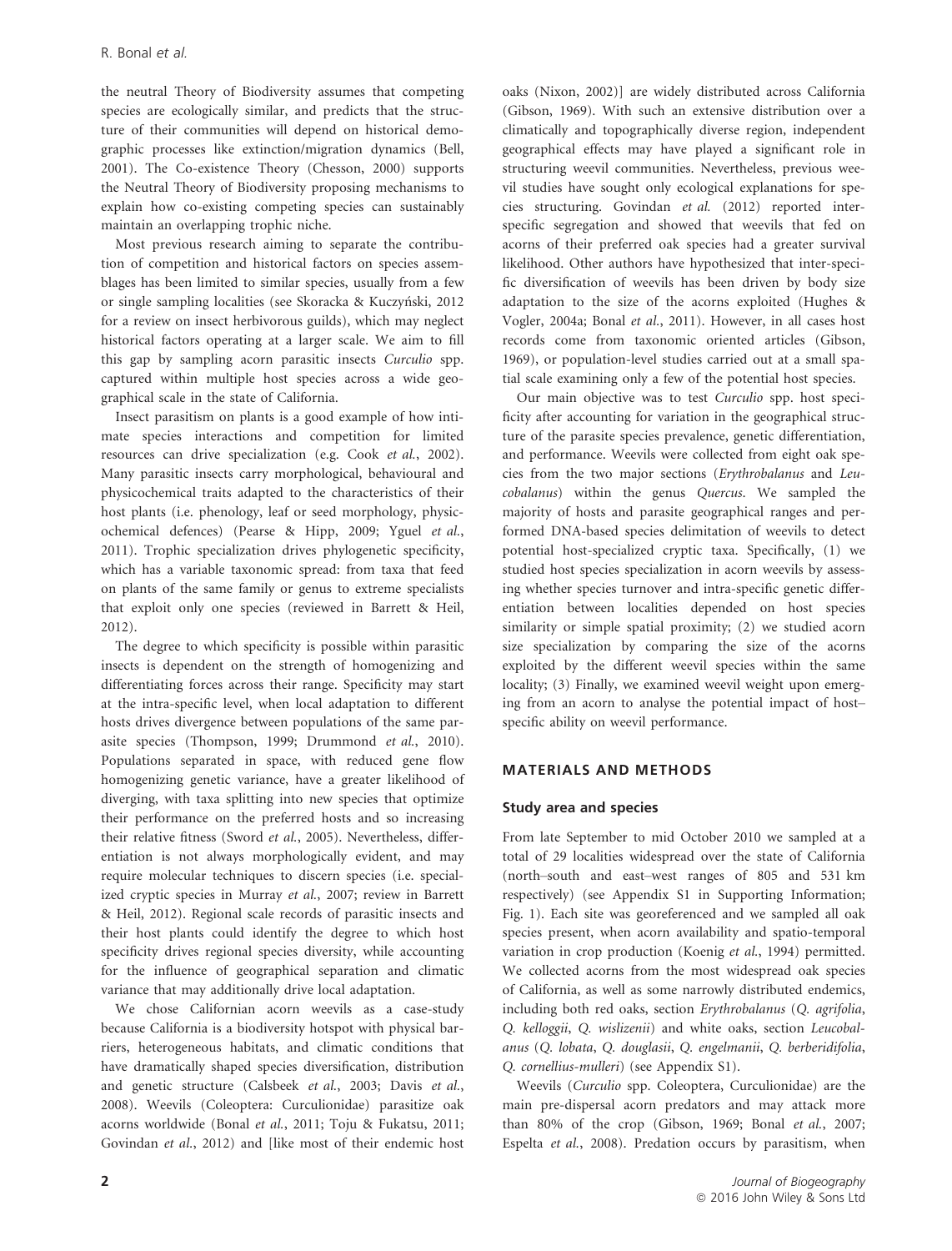

Figure 1 Map of California with the locations of the 25 sampling sites where at least nine weevils were sampled. The proportions of each species (Curculio pardus, C. occidentis and C. aurivestis) at each site are shown. Numbers correspond to population codes described in Appendix S1.

Curculio spp. females oviposit into the acorns, where larvae feed on the cotyledons as they develop. To date, three species of acorn weevils have been recorded in California (C. pardus, C. occidentis and C. aurivestis) with most of their populations located within the study area, spreading marginally to the north and east (Gibson, 1969). To confirm that they do not spread further east, we included in the analyses weevil larvae collected in Utah (37°02'45", 112°43'23").

Adult weevils were collected by gently shaking the oak branches over a white blanket and larvae were collected from infested acorns. At the laboratory facilities of the University of California Los Angeles (UCLA) adults were identified to the species level following Gibson (1969). Infested acorns were separated into plastic dishes, and kept at 20 °C to provide identical development conditions to all larvae. After emerging, larvae were weighed and then stored in tubes filled with 99% ethanol for later DNA extraction.

#### DNA extraction and sequencing

We selected 672 weevils for molecular analyses, balancing the number of individuals between host-oak species and localities. We included 14 adults representing the three species of Californian acorn Curculio, the rest (90% of the samples) were larvae to be further identified by means of DNA taxonomy (see Pinzon-Navarro et al., 2010 for a similar procedure). DNA was extracted from insect tissue according to the Aljanabi & Martínez (1997) salt extraction protocol.

Individuals were genotyped by amplifying two mitochondrial genes, encoding cytochrome oxidase I (cox1) and cytochrome B (cytb). We used the primers C1-J-2183 (Jerry) and L2- N-3014 (Pat) for the first and the universal primers CB1 and CB2 for the second. In addition, we amplified a fragment of the nuclear gene encoding elongation factor  $1\alpha$ (EF-1a) using EF1-R and EF1-F primers [see Hughes & Vogler, 2004b for details on the polymerase chain reaction (PCR) conditions for the three genes]. Sequence chromatograms were assembled and edited using SEQUENCHER 4.6 (Gene Codes Corp., Ann Arbor, MI, USA). The sequences of the three genes ( $\cos 1$ ,  $\cosh 1$  and  $EF-1\alpha$ ) were trimmed to 711, 413 and 581 base pairs, respectively, to reduce the proportion of missing data. In the case of the nuclear gene EF-1a some sequences contained gaps in the intron region.

#### Species delimitation and phylogenetic analyses

We pooled the cox1 sequences of all individuals to delimit the different species according to the generalized mixed Yule-coalescent (GMYC) model (Pons et al., 2006) implemented in R package 'splits', in which we used the 'single threshold' option (Pons et al., 2006). We built a maximum likelihood (ML) tree including one copy of each haplotype applying a GTR+I+Gamma substitution model – according to the results of jMoDELTEST 0.1.1 (Posada, 2008). The gall feeding weevil C. pyrrhoceras was used as outgroup, as it presents the greatest divergence to the other Curculio species for the three genes analysed (see Hughes & Vogler, 2004b). The analysis was performed with RAxML 7.0.4 (Stamatakis, 2006) and the resulting tree was made ultrametric under a molecular clock model in paup\*4.0b10 (Swofford, 2002) with the parameters estimated from the ML search. The GMYC model tracks the tree branching rates and detects the transition from among-species to within-population branching patterns, delimiting 'independently evolving' mtDNA clusters. These clusters are called GMYC (putative) species and, if they include sequences from known Linnean species, they may serve to differentiate otherwise indistinguishable specimens like weevil larvae (for which there are no morphological keys) (Pinzon-Navarro et al., 2010).

One individual per GMYC group was chosen for a more detailed phylogenetic analysis based on three genes (cox1, cytb and  $EF-1\alpha$ ). Our main objective was to assess the phylogenetic relationships among the Californian weevils to investigate whether host shifts may be involved in species splitting. To do so, we pooled the Californian sequences with those of another 17 species of American and European Curculio (Hughes & Vogler, 2004a). The three genes were aligned separately with CLUSTALW (Thompson et al., 1994). In the case of the nuclear  $EF-1\alpha$  we used the gap opening and gap extension penalties provided by default by CLUS-TALW (15 and 6.66 respectively), and visual inspection of the alignment showed that those values were accurate. Next, all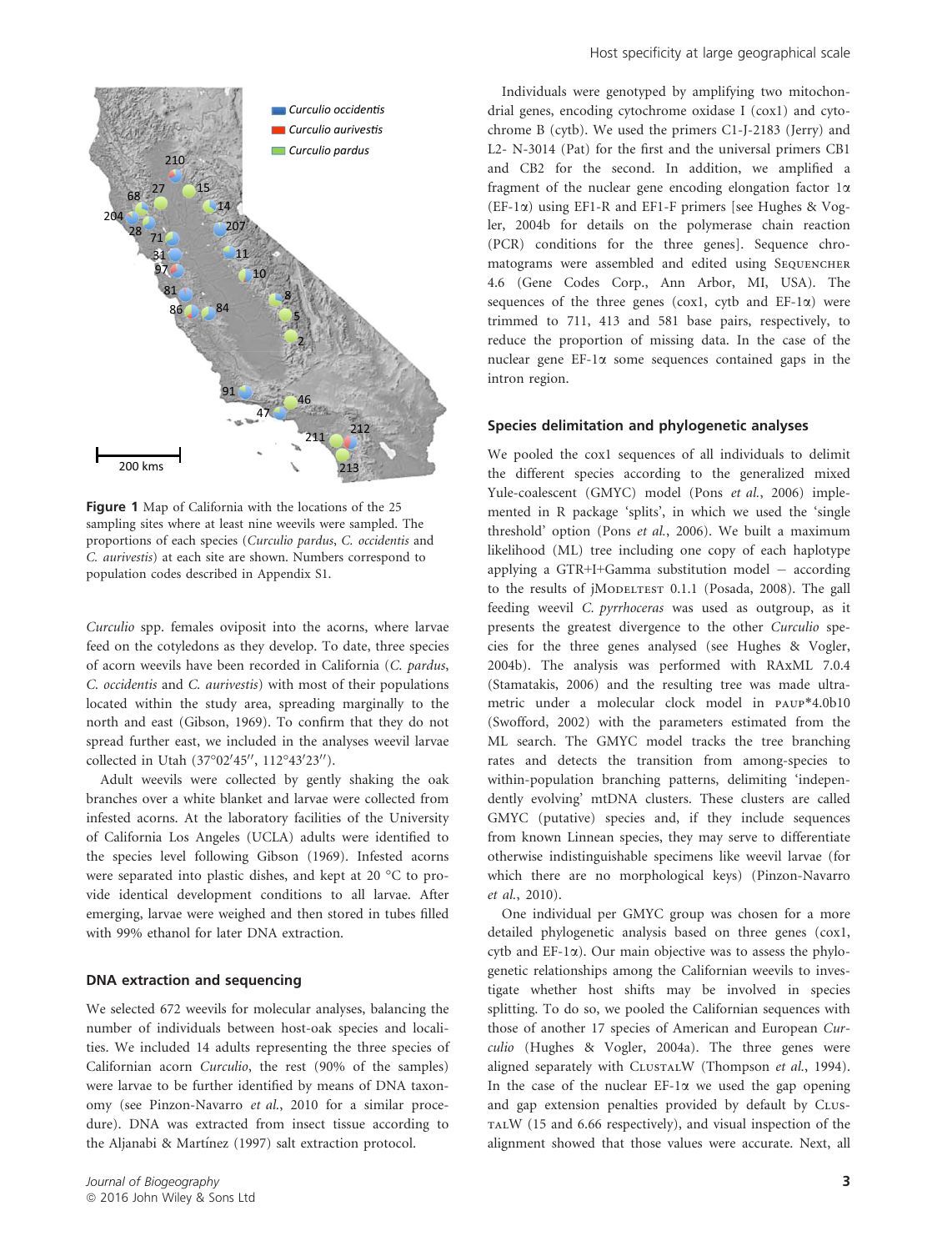genes were concatenated, realigned and our final sequence data file was visually revised to make sure that there were no errors. The gall eating C. pyrrhoceras was the outgroup in all phylogenies (see Hughes & Vogler, 2004b).

We built phylogenetic trees following two methods (ML and Bayesian inference) and assessed whether they retrieved the same tree topology. We calculated the best-fit models of nucleotide substitution for each of the three genes according to the Akaike information criterion using jModeltest 0.1.1 (Posada, 2008). Maximum likelihood analyses were performed in RAxML 7.2.6 (Stamatakis, 2006) and phyml 3.0 (Guindon & Gascuel, 2006). In RAxML three partitions were set (one for each gene) and 10 independent searches conducted. phyml was additionally used to assess the repeatability of the topology and also because it allows calculating the approximate likelihoodratio test for branch support, which is a good alternative to nonparametric bootstrap (Guindon & Gascuel, 2006). Bayesian inference analyses were performed with MrBayes 3.2 (Ronquist et al., 2012). We used the same partitions as we used in the ML tree (RAxML), applying a nucleotide substitution model specific to each gene. Two parallel runs of 2 million generations each were conducted using one cold and two incrementally heated Markov chains  $(\Lambda = 0.2)$ , sampling every 1000 steps. We first checked one of the standard convergence diagnostics implemented in MrBayes and then assessed the average standard deviation of the split frequencies to deduce that the Markov chain had reached stationarity. After 500,000 generations, the average standard deviation of the split frequencies stabilized in values close to zero (0.001). Hence, phylogenetic trees were summarized using the all-compatible consensus command with 25% burn-in.

## Intra-specific genetic structure

We analysed inter-population genetic differentiation in those species (C. pardus and C. occidentis) that had a sufficient number of specimens per sampling locality (see below the choice criteria). We performed analyses of the molecular variance (AMOVAs) using Arlequin software (Excoffier et al., 2005) and also tested whether there was any geographical pattern in the population genetic structure using SAMOVA 1.0 (Dupanloup et al., 2002). This method identifies the optimal grouping option  $(K)$  that maximizes the amonggroup component (FCT) of the overall genetic variance. We defined the number of populations  $(K)$  and ran 100 simulated annealing processes. We simulated different numbers of populations, ranging from  $K = 2$  to 19, to determine the best population clustering option.

# Curculio intra-specific genetic dissimilarities among hosts and localities

We performed intra-specific analyses on C. pardus and C. occidentis (C. aurivestis samples did not reach a sufficient number per site). We included only those localities in which there were sequences for at least four individuals per species (see Papadopoulou et al., 2011 for a similar approach). Above this threshold we confirmed that there was no effect of sample size on either genetic (C. pardus:  $r = 0.31$ ,  $P = 0.17$ ,  $n = 20$ ; C. occidentis:  $r = 0.09$ ,  $P = 0.68$ ,  $n = 19$ ) or nucleotide diversity (*C. pardus:*  $r = 0.21$ ,  $P = 0.36$ ,  $n = 20$ ; C. occidentis:  $r = 0.001$ ,  $P = 0.99$ ,  $n = 19$ ). We used ARLEQUIN 3.1 (Excoffier et al., 2005) to compute genetic dissimilarities by assessing the raw average number of differences among populations (Nei's  $D$ ) in the mitochondrial gene cox1. DNA microsatellites (nuclear DNA) have yet to be developed for these species and, although they can provide finer resolution in genetic analysis, in other Curculio spp. mitochondrial markers have detected population structure at scales of just a few kilometres and distinguished hostadapted morphotypes (Toju & Sota, 2006; Toju et al., 2011). Host-oak dissimilarities were calculated using Bray-Curtis index on the number of Curculio individuals sampled on each oak species and its correlation with intra-specific genetic dissimilarities was analysed controlling for the effect of the Euclidean geographical distance between localities using partial Mantel tests as implemented in the R package 'ecodist' (Goslee & Urban, 2007).

# Local oak community composition and Curculio species turnover among sites

Due to variable insect availability it was not always possible to balance weevil sample size across sites and Quercus species, hence we included those 25 localities with nine or more individuals (see Appendix S1). Above that number we found no significant effect of sample size on either the number of species (Spearman correlation:  $r = 0.34$ ,  $P = 0.14$ ,  $n = 25$ ) or species  $\alpha$ -diversity (Spearman correlation:  $r = 0.10$ ,  $P = 0.60$ ,  $n = 25$ ) collected at a site. Further, in 16 localities in which sample size was  $> 18$ , we calculated the mean rarified number of species standardized first for 9 and then for 18 individuals, and found no significant differences between the two estimates (ANOVA:  $F_{1,30} = 0.57$ ;  $P = 0.45$ ). Species diversity and richness measures were calculated using the R package 'vegan' (Oksanen et al., 2011). Statistical analyses were performed using R (R Development Core Team, 2012).

We examined the influence of host-oak communities on weevil species compositional dissimilarity. Pairwise Curculio species turnover among localities was assessed with the Bray–Curtis index. This index is calculated using species presence/absence and relative abundance, making it less affected by low species numbers. We measured the correlation between Curculio spp. and host-oak similarities with a partial Mantel test (10,000 permutations) using the Euclidean geographical distance among localities as a control for potential spatial autocorrelation effects (Koenig, 1999). We ran this analysis using the R package 'ECODIST' (Goslee & Urban, 2007).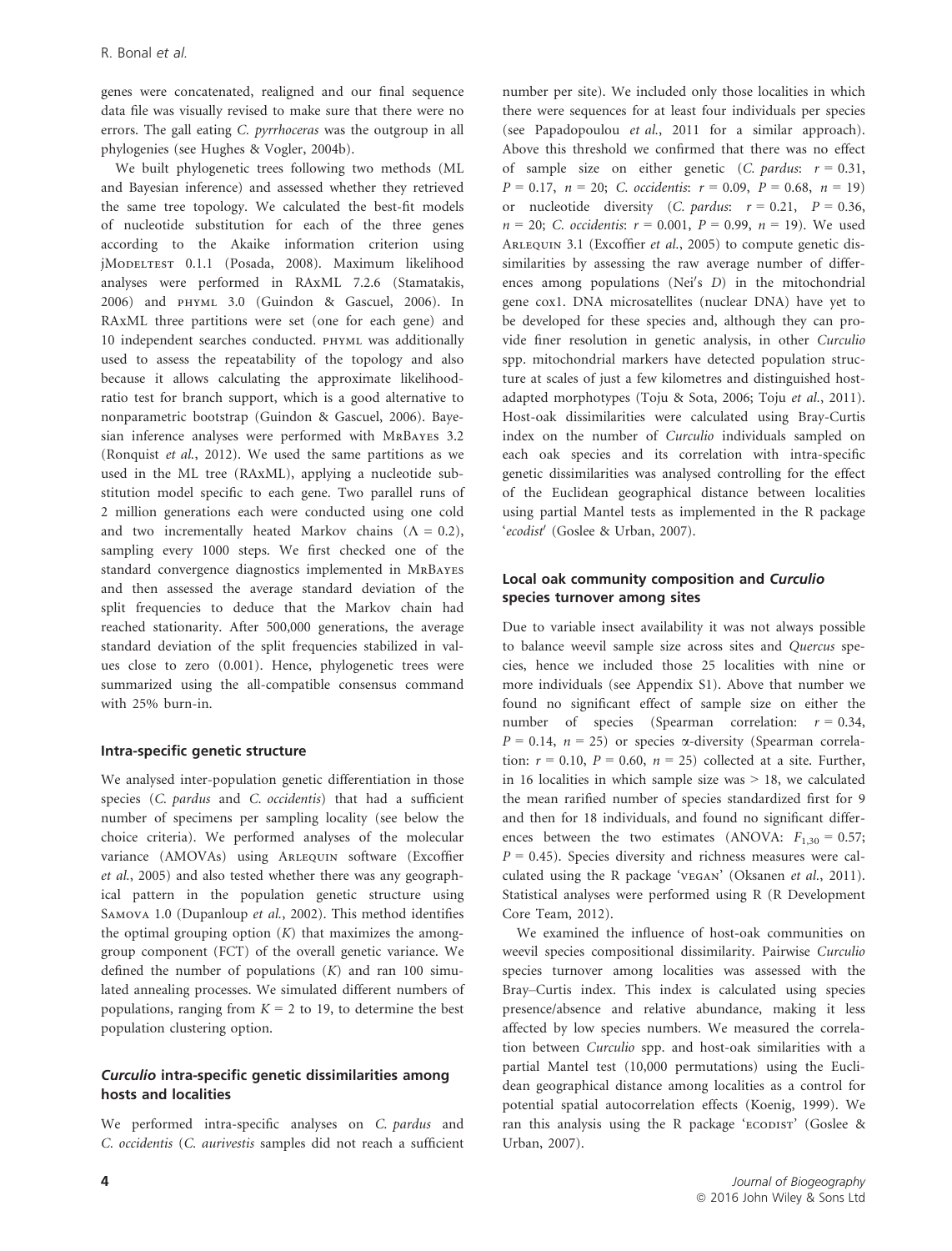#### Curculio inter-specific segregation according to host size

We assessed whether acorns were partitioned by size among the larvae of C. pardus and C. occidentis. Curculio aurivestis was not included due to low sample sizes. The raw weight of infested acorns is an unreliable estimate of acorn size, as weight varies with the amount of cotyledon eaten by the larvae inside. Instead, we used linear dimensions of each acorn (length and width to the nearest 0.01 mm) to estimate acorn mass using the formula detailed in Bonal et al. (2007). In those localities where both weevil species co-existed and at least three larvae of each species were collected, we compared the size of the acorns exploited by each with a paired Student's t-test. As body size affects the size of the acorns used (Bonal et al., 2011), we also compared C. pardus and C. occidentis larval weight with a paired Student's t-test.

# Curculio performance according to host species identity and host seed size

We estimated Curculio performance by recording the larval weight (to the nearest 0.1 mg) when they emerged from infested acorns. Larval weight is a key life history trait in most insects and a good fitness proxy. Within Curculio weevils larval weight determines to a large extent survival likelihood and potential fecundity (Desouhant et al., 2000; Bonal et al., 2012). We dried all the infested acorns at 80 °C for 48 h before opening them 1 month after the last larva had emerged. We found that the cotyledons were never depleted within our samples, so any difference in larval weight would be the due to the nutritional quality of the acorn rather than to food constraints.

We used an ANCOVA to test the effect of the host-oak species (fixed factor) and acorn mass (covariate) on larval weight (dependent variable). Sampling locality was included as a random effect because insect body size has been shown to be susceptible to changes at geographical scale due to environmental differences among localities (Mousseau & Roff, 1989). We ran this analysis first examining all weevils, and then used just those collected on the most frequently sampled oak species (Q. lobata) to remove any potential confounding effect of host species identity. Statistical analyses were performed with statistica 7.0 (Statsoft, Inc Tulsa, OK, USA).

#### RESULTS

## DNA-based weevil species delimitation and phylogenetic analyses

A total of 540 cox1 sequences from adult weevils and larvae had the necessary length to be included in the analyses (of these 529 were collected in California and 11 in Utah). We did not get sequences for the remaining 132 individuals (20%), either due to PCR issues, or because the sequences obtained were not long enough. These 540 sequences were collapsed into 133 different haplotypes (GenBank accession numbers Banklt1883487 KU378235 - KU378367) that were used to build the ultrametric clock-constrained ML phylogeny subjected to the GMYC analysis, which grouped the sequences in four clusters corresponding to distinct putative species. Three of these clusters included sequences obtained from both adults and larvae collected in California. All clusters corresponded to just one previously named species (C. pardus, C. aurivestis or C. occidentis). All adult species assignments based on morphological characters matched the species assignment based on the GMYC cluster, confirming the reliability of our genetic methods and ability to accurately determine all larvae to the species level. The fourth cluster corresponded to the weevil larvae collected in Utah and could not be identified because their sequences did not group with any acorn Curculio species available in GenBank; they were named GMYC 51 (Fig. 2).

The three phylogenies built on the combined three genes set (mitochondrial cox1 and citb; nuclear EF-1a) retrieved the same topology (Fig. 2). The tree shows a clear division between North American and European species, which form different clades with a very strong branch support. The Californian acorn weevil species constitute a subclade nested in the American clade (Fig. 2). There is strong support for a sister species relationship between C. aurivestis and C. occidentis, and comparatively low support for a clade containing C. pardus, C. aurivestis and C. occidentis, indicating that the relationship of C. pardus to the other two species is less certain.

#### Host specificity and species turnover

The phylogenetic tree shows that host shifts between oak species or sections (red and white oaks) were not involved in the speciation of the Californian acorn Curculio spp. (Fig. 2). Curculio pardus and C. occidentis were present on all Quercus spp. sampled with the exception of C. occidentis on Q. cornellius-mulleri. The scarce C. aurivestis was not found on Q. wislizenii, Q. kellogii and Q. berberidifolia.

Species distribution patterns were defined by geographical restriction and not host tree assembly (Fig. 1). The Mantel test showed that geographically more distant populations harboured more dissimilar Curculio spp. communities  $(r = 0.14, P = 0.03)$ , but host oak similarity among localities was non-significant when examined at the species ( $r = 0.02$ ,  $P = 0.32$ ), and at the section level, comparing red and white oaks ( $r = 0.09$ ,  $P = 0.11$ ) after controlling for the effect of pairwise geographical distances among localities (Fig. 1).

#### Intra-specific genetic structure

Curculio pardus and C. occidentis showed contrasting patterns of genetic structure. The results of the AMOVA for C. pardus indicate a significant genetic differentiation among populations explaining 59% of the molecular variance  $(d.f. = 19,$  $P < 0.0001$ ). The geographical pattern retrieved by the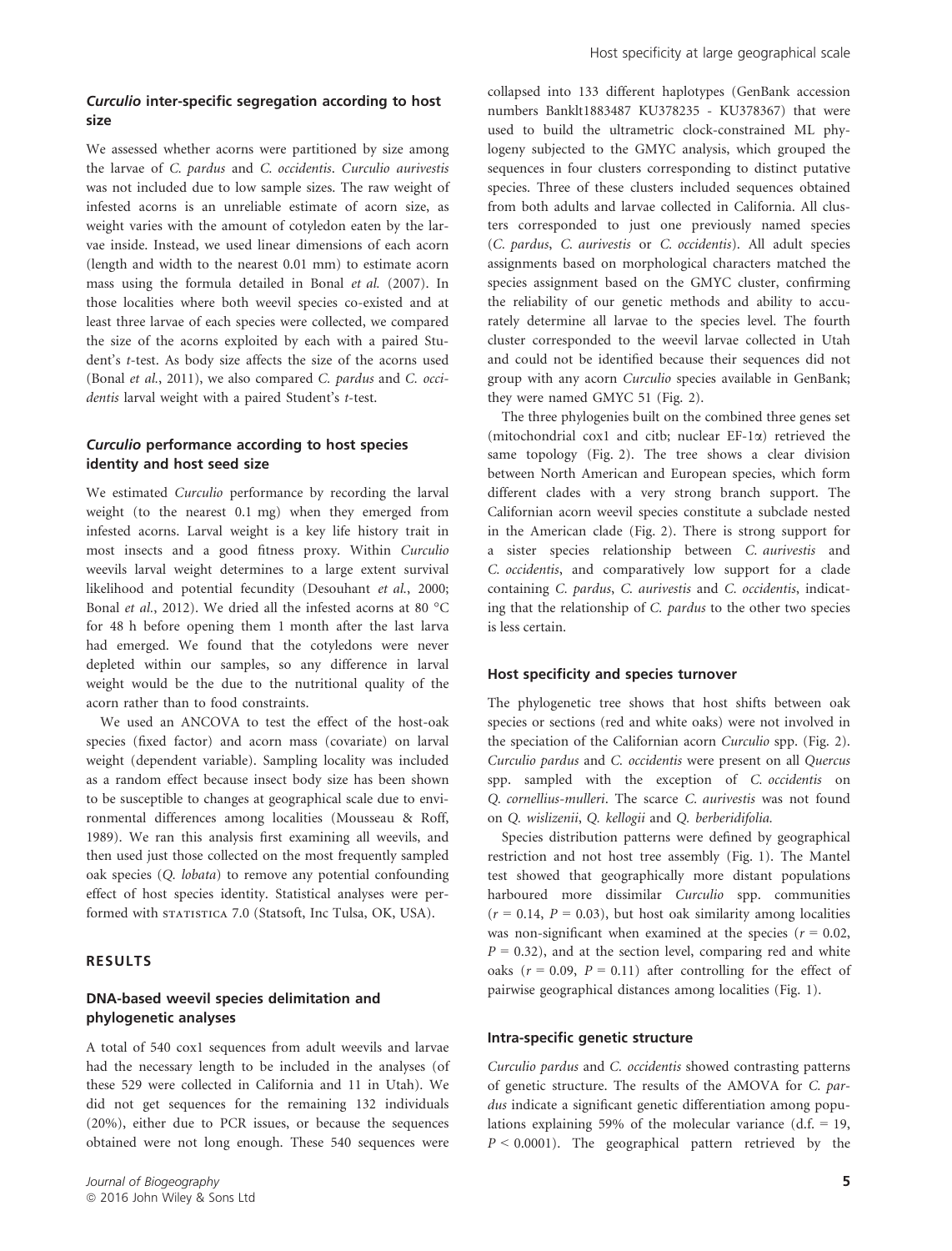

Figure 2 DNA phylogeny of two mitochondrial (cox1 and cytb) and one nuclear (EF-1a) genes for the genus *Curculio*. Tree topology was inferred using maximum likelihood (GTR+I+Gamma substitution model) and Bayesian inference. Support for each node is represented by the value of likelihood-ratio test for branch support (above the branch) and the Bayesian probability value (below the branch). Besides each weevil species is indicated the oak species (Q. ag, Quercus agrifolia; Q. kell, Quercus kelloggii; Q. wis, Quercus wislizeni; Q. lob, Quercus lobata; Q. ber, Quercus berberidifolia; Q. doug, Quercus douglasii; Q. corn-muller, Quercus cornelius-mulleri; Q. eng, Quercus engelmannii) in which the larvae were collected, showing also if it is a red or white oak (Erythrobalanus or Leucobalanus sections, red and black type respectively). Picture of adult Curculio: author R. Bonal.

SAMOVA showed three clusters (Fig. 3), explaining a 67% of the molecular variance (d.f.  $= 2$ ,  $P < 0.0001$ ). One cluster was distributed around the Central Valley from Monterrey Bay and Central Sierra Nevada northwards. The second was found on both sides of the southern half of the Valley. The third cluster grouped populations located south of the Transverse Ranges. Inter-population genetic differentiation for C. occidentis was lower than for C. pardus, accounting for 19% of the molecular variance, but still significant  $(d.f. = 19,$  $P < 0.0001$ ). The geographical pattern retrieved by the SAMOVA for *C. occidentis* identified just two clusters, explaining 30% of the molecular variance  $(d.f. = 1,$  $P \leq 0.001$ ). One of these clusters included all the populations around the Central Valley and the other comprised a single population south of the Transverse Ranges (Fig. 3).

## Host specificity and genetic similarity

We found no evidence of intra-specific genetic differentiation among weevils according to host-oak species or sections. In the case of C. pardus, Mantel tests showed that genetic dissimilarity among sites was strongly correlated with geographical distance ( $r = 0.46$ ,  $P < 0.001$ ). However, differences in local host tree community composition had no effect on weevil intra-specific genetic differentiation either at the oak species ( $r = -0.07$ ,  $P = 0.78$ ) or the taxonomic section (red/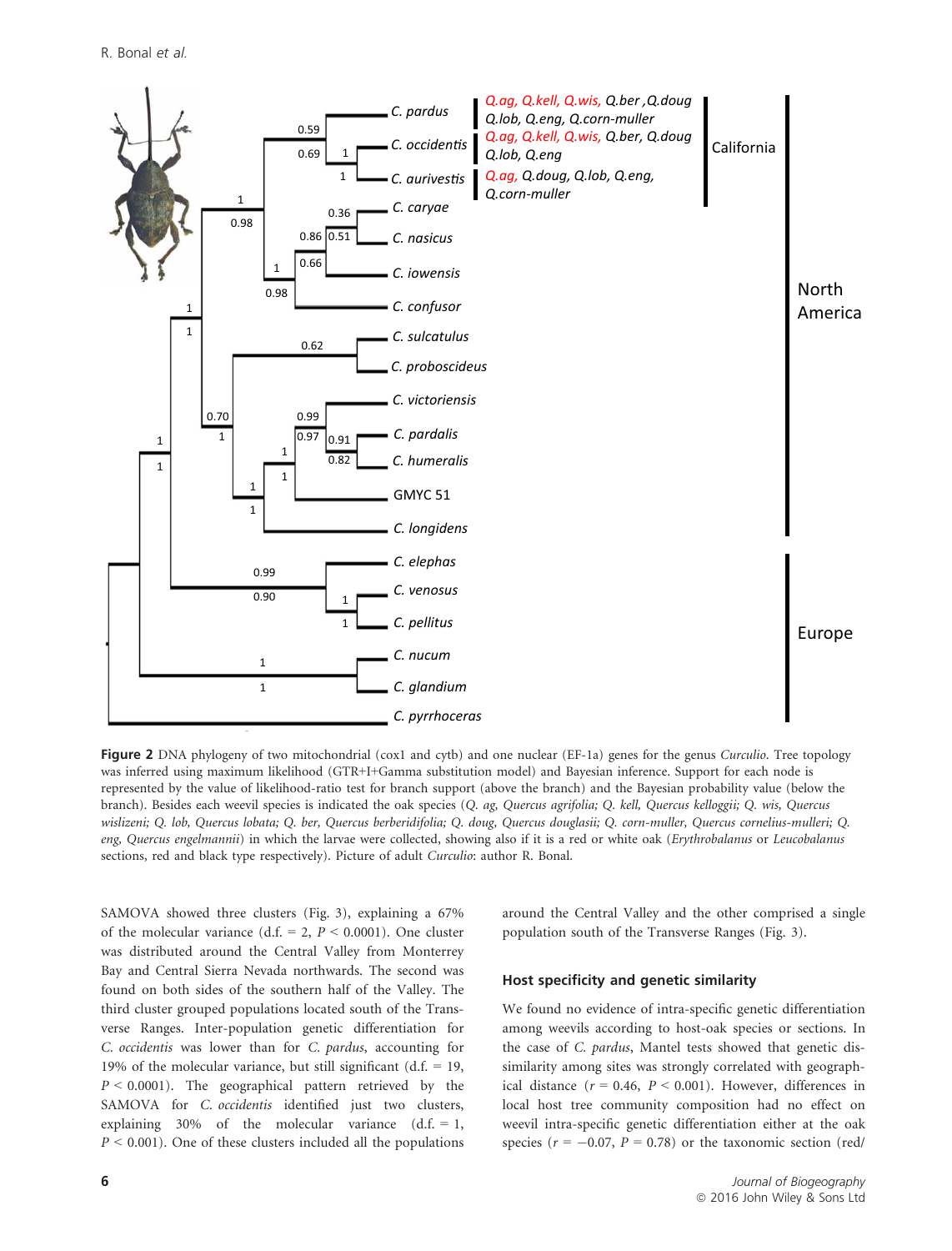

Figure 3 Maps depicting the geographical genetic structure of Curculio occidentis (left panel) and C. pardus (right panel) in California. Those localities with the same colour were included by the SAMOVA analysis within the same group. Numbers correspond to population codes described in Appendix S1.

white oaks) levels ( $r = 0.01$ ,  $P = 0.41$ ). Like C. pardus, similarity in host trees community composition among sites had no effect on C. occidentis genetic similarity (oak species:  $r = -0.05$ ,  $P = 0.63$ ; red/white oak sections:  $r = -0.16$ ,  $P = 0.11$ ). However, unlike C. pardus, pairwise geographical distance did not significantly explain genetic dissimilarity in C. occidentis ( $r = 0.15$ ,  $P = 0.11$ ).

# Curculio inter-specific segregation according to acorn size

Both the size of infested acorns and the weight of the larvae of C. pardus and C. occidentis did not differ significantly. Where both weevil species co-existed, the mean size of the acorns infested by C. pardus and C. occidentis were 3.66  $\pm$  0.30 and 3.81  $\pm$  0.33, respectively, (paired Student's t-test:  $t = 0.65$ , d.f. = 14,  $P = 0.52$ ). Larval weight also did not differ between the two weevil species (paired Student's ttest:  $t = -1.81$ , d.f. = 9,  $P = 0.11$ ).

#### Curculio performance in the different host species

Larvae performance did not change significantly among host oaks, but did differ among localities. The weights (mean  $\pm$  SE) of C. pardus larvae collected on Q. agrifolia, Q. berberidifolia, Q. douglasii and Q. lobata were  $44 \pm 4$ ,  $43 \pm 3$ ,  $46 \pm 1$  and  $49 \pm 1$  mg respectively. These differences among oak species were not significant  $(F_{3,91} = 0.28,$ 

Journal of Biogeography ª 2016 John Wiley & Sons Ltd

 $P = 0.59$ ), and the covariate acorn size had no significant effect either  $(F_{1,91} = 0.36, P = 0.54)$ . Locality (included as a random effect) was the only significant explanatory variable  $(F_{12,91} = 2.07, P = 0.02)$ . We found similar results for C. oc*cidentis*. Larval weights (mean  $\pm$  SE) were 35  $\pm$  1, 37  $\pm$  2, 39  $\pm$  2, 41  $\pm$  1 and 42  $\pm$  2 mg within Q. agrifolia, Q. berberidifolia, Q. douglasii, Q. lobata and Q. wislizenii respectively. As we saw in C. pardus, neither the fixed factor (oak species)  $(F_{4,135} = 2.06, P = 0.27)$  nor the covariate (acorn mass)  $(F<sub>1,135</sub> = 0.73, P = 0.39)$  significantly explained C. occidentis larval weight. In contrast to C. pardus, locality (random effect) had no effect on larval weight for C. occidentis  $(F_{17,135} = 3.98, P = 0.28)$ .

When larvae feeding on the same oak species (Q. lobata) were compared, there was a significant effect of the locality on larval weight of both C. pardus ( $F_{7,55} = 2.56$ ,  $P = 0.02$ ; Fig. 4a) and *C. occidentis* ( $F_{12,71} = 3.87$ ,  $P < 0.0001$ ; Fig. 4b), even after controlling for acorn mass, which had no significant effect  $(F_{1,55} = 2.16, P = 0.14; Fig. 4a for C. *pardus* and$  $F_{1,71} = 1.49, P = 0.42$ ; Fig. 4b for C. occidentis).

#### **DISCUSSION**

Our results show a strong trophic niche overlap among Californian acorn weevils. Additionally, larval performance did not differ between host species, supporting a lack of specialization. Species turnover and intra-specific genetic structure of weevils were spatially arranged independently of host-oak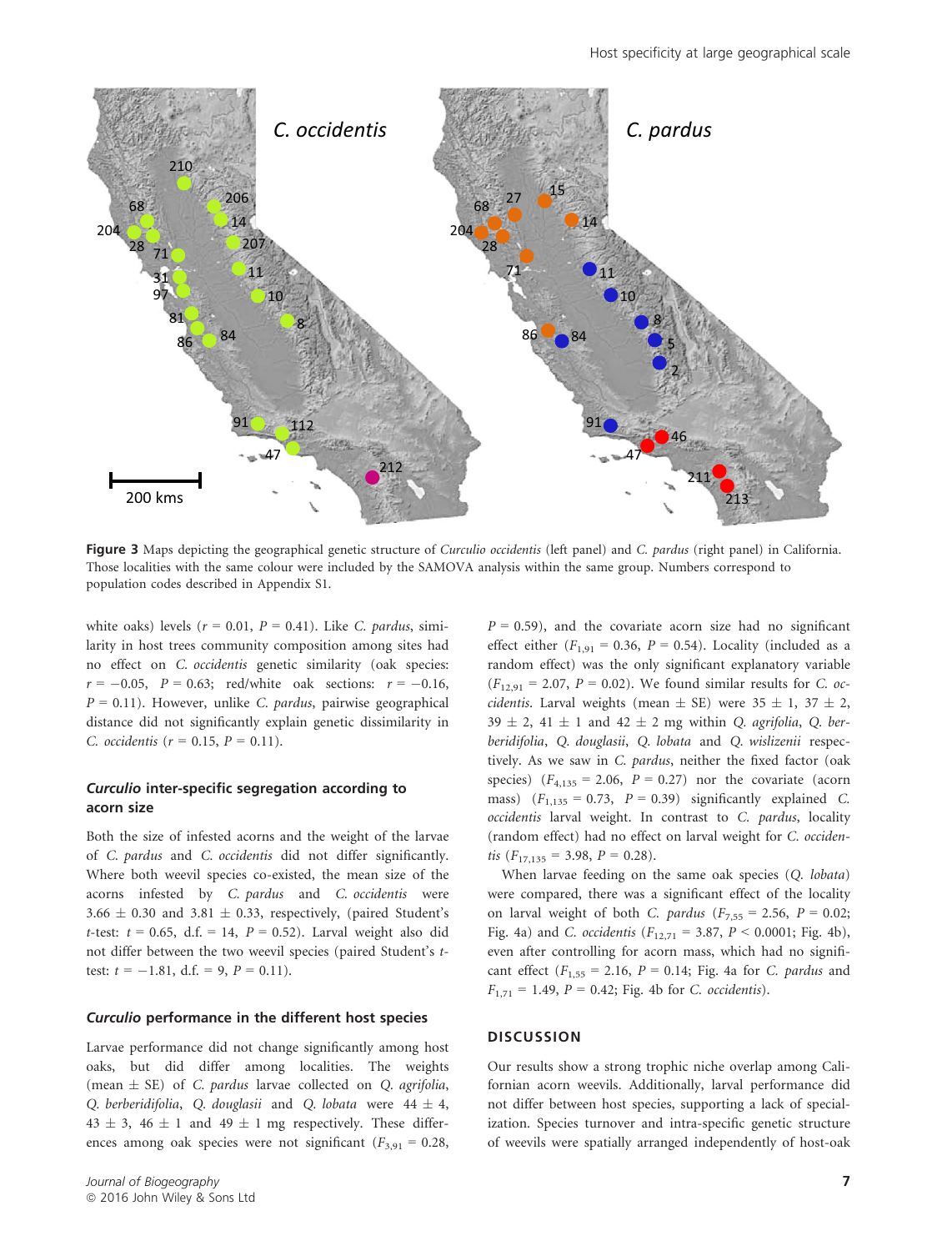

**Figure 4** Bar-plots showing the mass (left  $y$ -axis, milligrams, mean  $\pm$  SE) of (a) Curculio pardus and (b) C. occidentis larvae that developed ad libitum feeding on Quercus lobata acorns at different localities. The red dots within the bars connected with the red line are the mean mass of the acorns exploited by each Curculio species at each locality (right y-axis, grams). Localities are arranged on the x-axis in increasing order of mean acorn mass.

species assembly, which suggests that historical processes have contributed to the assemblage of acorn weevil communities across California.

Californian Curculio form a monophyletic subclade within the North American clade, probably due to historic isolation in a region with a high number endemic plants and animals (Nixon, 2002; Calsbeek et al., 2003). All species we examined in California were observed feeding on both red and white oaks, indicating that strict host specificity has not triggered speciation in Californian weevils. Moreover, DNA taxonomy ruled out any cryptic speciation and trophic niche segregation among morphologically similar species. At the Quercus species level, the absence of C. occidentis within the samples collected from Q. cornellius-mulleri is probably a matter of sample size, as that oak was present in just one site in which few weevils were collected. Similarly, although C. aurivestis was not found at any site with Q. wislizenii, Q. kellogii and Q. berberidifolia present, it was the least common weevil species collected. This may be a question of range limitation rather than of host specificity, as when the oak species on which C. aurivestis had been collected at other locations shared the same location with these three oaks, this weevil species was absent.

The spatial arrangement of genetic variance across weevil populations suggests an important role of the complex geographical history of California in structuring weevil communities. The populations south of the Transverse Range for both Curculio species differed significantly from the rest of the distribution to the north (Fig. 3), a pattern frequently found in many Californian plant and animal taxa (Calsbeek et al., 2003; Davis et al., 2008; Vandergast et al., 2008). We identified a genetic split between the northern and southern halves of the Central Valley within C. pardus, with boundaries at Monterrey Bay and Sierra Nevada. Areas with greater genetic connectivity among Sierra and coastal populations of C. pardus are the same valley corridors identified by the host-oak Q. lobata (Gugger et al., 2013). Historically, the populations of many Californian species were split by the Sierra Nevada uplifts and the flooding of extensive areas of the San Joaquin Valley via the inland waterway from Monterrey Bay (c. 5–2.5 Ma) (e.g. Kuchta et al., 2009; Satler et al., 2011; Gugger et al., 2013). Nevertheless, the barrier effect of the Transverse Range pre-dates this division, creating a stronger separation for numerous species (Calsbeek et al., 2003; Vandergast et al., 2008). If C. occidentis spread northwards later than C. pardus (when those barriers had already disappeared) less differentiation among populations of the former species north of these mountains would have established. Alternatively, previous studies have demonstrated that the dispersal abilities can differ among Curculio species (Govindan et al., 2012; Pélisson et al., 2013a,b). If the dispersal abilities of C. occidentis are higher than those of C. pardus, the above mentioned past geographical barrier might have had less effect in the former.

Our extensive sampling showed that larval weight, which is a strong proxy of fitness (Desouhant et al., 2000; Bonal et al., 2012), differed among localities but not among host oaks. As all larvae were grown experimentally in the same environment we could rule out direct local effects on larval growth. Hence, differences in larval weight among localities are more likely the result of random drift or local adaptation (Mousseau & Roff, 1989). These effects were more pronounced in C. pardus, which differed significantly among localities and when considering only the localities where Q. lobata was present. Given that C. pardus also exhibited a stronger genetic association with geography, it is possible that this difference may signal underlying genetic differences and local adaptation.

The lack of differences in larval performance between host oaks supports the absence of specificity, as specialists achieve a higher fitness on their preferred hosts (Sword et al., 2005). Variation in acorn tannin content among oak species (Pyare et al., 1993) might have promoted specialization. Recent studies have found mechanisms (endosymbiotic bacteria) in some Curculio spp. that facilitate host specific digestive ability (Toju & Fukatsu, 2011; Merville et al., 2013). Nevertheless, our results do not suggest this type of adaptation in Californian acorn weevils, as larval performance did not differ among host oaks. We did not find inter-specific segregation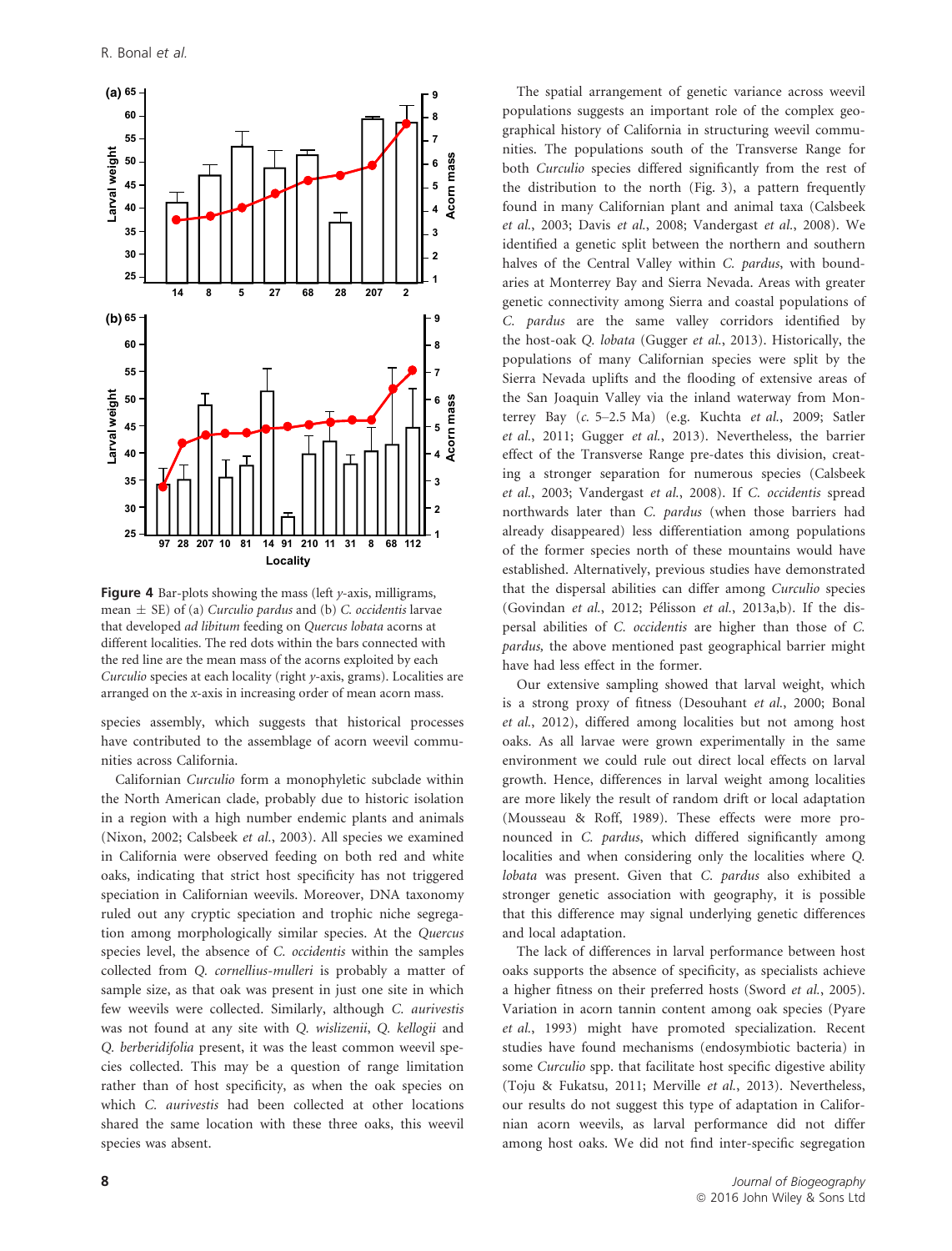according to acorn size either. As body size is the common determinant of acorn size specialization (Bonal et al., 2011), and it did not differ significantly among Curculio spp., it does not seem likely that any size segregation is occurring.

The lack of trophic niche partitioning within these acorn weevils is puzzling, but may be driven by stochastic resource availability. Similar patterns in other herbivorous arthropods have been often attributed to nutritional advantages of a generalist diet or the lower vulnerability to parasitoids (Bernays & Graham, 1988; McCormick et al., 2012). Our findings in acorn weevils may be the product of an unpredictable and not always synchronized acorn crop among co-occurring oak species (Koenig et al., 1994; Espelta et al., 2008). When resource availability is unpredictable, a generalist weevil species would be more likely to find a suitable acorn to oviposit each year. On the contrary, a narrow specialist strategy would only persist if the increased fitness on the preferred host compensates the risks of not reproducing when that host is unavailable. For instance, leaf chewers and miners exploit a food source (i.e. leafs) that is predictably abundant each year, thus most species are frequently specialized on specific oak species or taxonomic sections (Cook et al., 2002; Pearse & Hipp, 2009).

The absence of segregation among host species and acorn sizes draws a picture of weevil communities with a strong inter-specific trophic niche overlap. The Co-existence Theory (Chesson, 2000) proposes that storage effects stabilize population levels to prevent complete competitive dominance when species are affected differently by environmental variation in space and/or time (Chesson, 2000). This mechanism fits well with Curculio spp. life histories, as they feed on a resource (acorns) available for a limited annual time period with an unpredictable abundance due to oak mast-seeding (Koenig et al., 1994; Espelta et al., 2008). In turn, adult weevils emerge and reproduce after an underground diapause that may last between 1 to 4 years depending on the species. This inter-specific time partitioning across years means that unpredictable large crops do not always benefit the same species (Venner et al., 2011), and allows one taxa to get largely out-competed for resources 1 year, yet still maintain a stable population. It is possible that resource partitioning across years may account for our results, however, future studies analysing long-term weevil abundance are necessary in order to verify such a pattern.

Inter-specific differences in reproductive phenology lead in some cases to an additional within year time partitioning that favours co-existence (Pelisson et al., 2013a,b). In years of low acorn production, early reproducing species occupy most available acorns. On the contrary, late reproducing ones are benefited when the number of acorns is not limiting. In those years, their larvae grow within larger full sized acorns and are more likely to finish their development successfully compared to early reproducing species (Bonal et al., 2011; Venner et al., 2011). When there is temporal segregation within the same year, the size of the infested acorns differs among weevil species (Bonal et al., 2011), and this is not what we found for Californian acorn weevils. However, as we do not have detailed information about their emergence timing, we cannot rule out that their co-existence might also be stabilized by within year time partitioning.

In conclusion, our results reveal no trophic specialization within Curculio species indicating the potential importance of historical processes (e.g. dispersal, extinction/migration dynamics) in the structuring of acorn weevil communities across California and show that ecologically similar seed predators can co-exist exploiting the same host species. The marked inter-annual variability and unpredictability of acorn crops in mixed oak forests may have selected against narrow specialization, and facilitated co-existence by means of an inter-specific time partitioning of the resources. This study shows the usefulness of wide geographical records of parasitic insects and their host plants to set light on the processes underlying species diversity.

# ACKNOWLEDGEMENTS

This work was financed by the projects: CONSOLIDER-MONTES CSD2008-00040 MICINN, PII1C09-0256-9052 JCCM and ESF, AGL2014-54739-R (MINECO), PPII-2014- 01-PJCCM ESF and CGL2008-00095 ⁄BOS (MICINN). A.M. was funded by a Juan de la Cierva contract and R.B. by a contract of the Atraccion de Talento Investigador Pro gramme (Gobierno de Extremadura TA13032). J.O. was funded by Severo Ochoa (SEV-2012-0262) and Ramón y Cajal (RYC-2013-12501) research fellowships. Marisa Hernández helped with the lab work. Two anonymous referees provided helpful comments on earlier drafts of the manuscript.

#### **REFERENCES**

- Aljanabi, S.M. & Martínez, I. (1997) Universal and rapid salt-extraction of high quality genomic DNA for PCRbased techniques. Nucleic Acids Research, 25, 4692–4693.
- Barrett, L.G. & Heil, M. (2012) Unifying concepts and mechanisms in the specificity of plant-enemy interactions. Trends in Plant Science, 17, 282–292.
- Bell, G. (2001) Neutral macroecology. Science, 293, 2413–2418.
- Bernays, E. & Graham, M. (1988) On the evolution of host specificity in phytophagous arthropods. Ecology, 69, 886–892.
- Bonal, R., Muñoz, A. & Díaz, M. (2007) Satiation of predispersal seed predators: the importance of considering both plant and seed levels. Evolutionary Ecology, 21, 367–380.
- Bonal, R., Espelta, J.M. & Vogler, A.P. (2011) Complex selection on life-history traits and the maintenance of variation in exaggerated rostrum length in acorn weevils. Oecologia, 167, 1053–1061.
- Bonal, R., Hernández, M., Ortego, J., Muñoz, A. & Espelta, J.M. (2012) Positive cascade effects of forest fragmentation on acorn weevils mediated by seed size enlargement. Insect Conservation and Diversity, 5, 381–388.
- Calsbeek, R., Thompson, J.N. & Richardson, J.E. (2003) Patterns of molecular evolution and diversification in a biodi-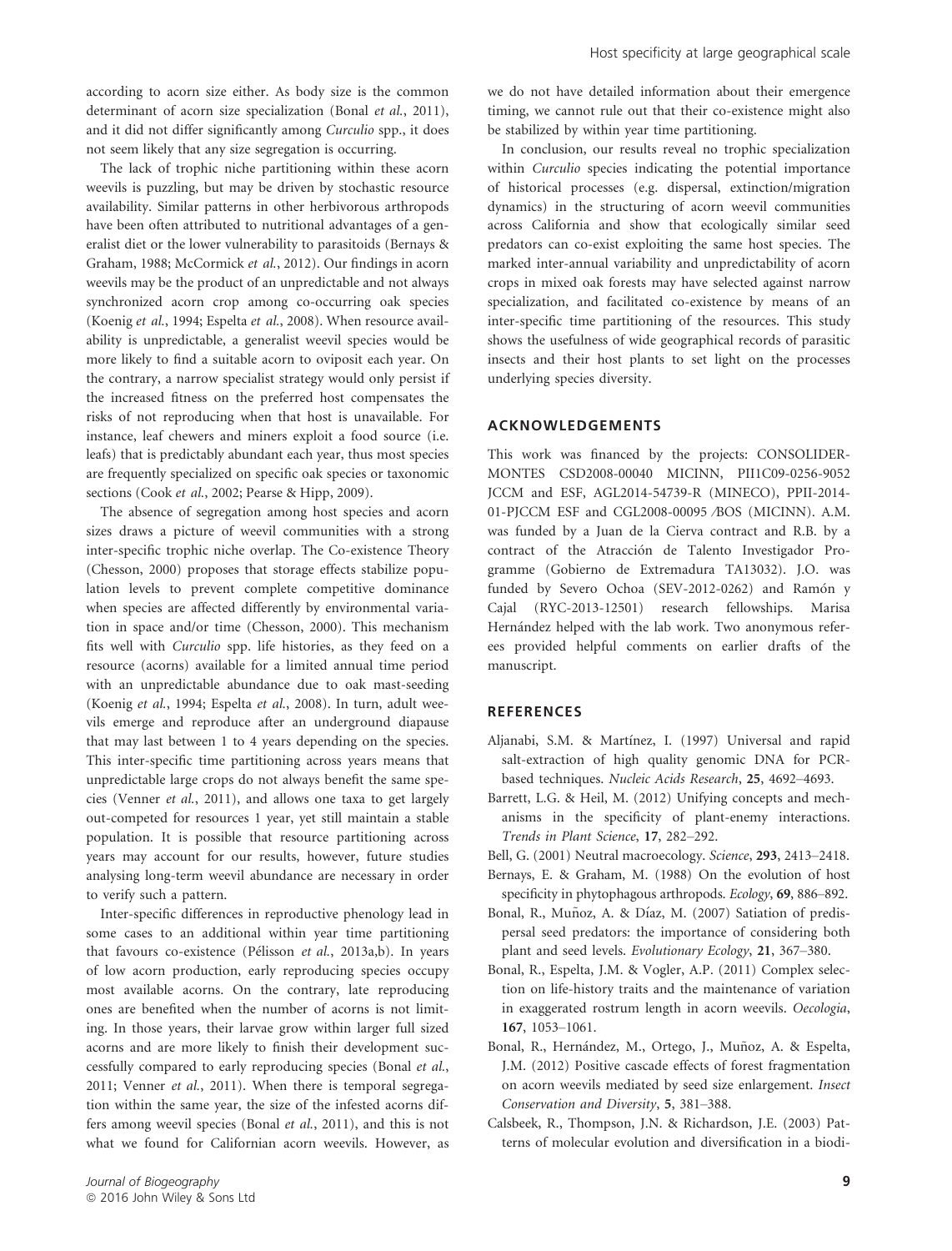versity hotspot: the California Floristic Province. Molecular Ecology, 12, 1021–1029.

Chesson, P. (2000) General theory of competitive coexistence in spatially-varying environments. Theoretical Population Biology, 58, 211–237.

Cook, J.M., Rokas, A., Pagel, M. & Stone, G.N. (2002) Evolutionary shifts between host oak sections and host-plant organs in Andricus gallwasps. Evolution, 56, 1821–1830.

- Davis, E.B., Koo, M.S., Conroy, C., Patton, J.L. & Moritz, C. (2008) The California Hotspots Project: identifying regions of rapid diversification of mammals. Molecular Ecology, 17, 120–138.
- Desouhant, E., Debouzie, D., Ploye, H. & Menu, F. (2000) Clutch size manipulations in the chestnut weevil, Curculio elephas: fitness of oviposition strategies. Oecologia, 122, 493–499.
- Drummond, C.S., Xue, H.J., Yoder, J.B. & Pellmyr, O. (2010) Host-associated divergence and incipient speciation in the yucca moth Prodoxus coloradensis (Lepidoptera: Prodoxidae) on three species of host plants. Heredity, 105, 183–196.
- Dupanloup, I., Schneider, S. & Excoffier, L. (2002) A simulated annealing approach to define the genetic structure of populations. Molecular Ecology, 11, 2571–2581.
- Espelta, J.M., Cortés, P., Mollowny-Horas, R., Sánchez-Humanes, B. & Retana, J. (2008) Masting mediated by summer drought reduces acorn predation in Mediterranean oak forests. Ecology, 89, 805–817.
- Excoffier, L., Laval, G. & Schneider, S. (2005) Arlequin ver. 3.0: an integrated software package for population genetics data analysis. Evolutionary Bioinformatics Online, 1, 47–50.
- Gibson, L.P. (1969) Monograph of the genus Curculio in the New World (Coleoptera: Curculionidae). Part I. United States and Canada. Miscellaneous Publications of the Entomological Society of America, 6, 240–285.
- Goslee, S.C. & Urban, D.L. (2007) The "ecodist" package for dissimilarity-based analysis of ecological data. Journal of Statistical Software, 22, 1–19.
- Govindan, B.N., Kery, M. & Swihart, R.K. (2012) Host selection and responses to forest fragmentation in acorn weevils: inferences from dynamic occupancy models. Oikos, 121, 623–633.
- Gugger, P.F., Ikegami, M. & Sork, V.L. (2013) Influence of late Quaternary climate change on present patterns of genetic variation in valley oak, Quercus lobata Née. Molecular Ecology, 22, 3598–3612.
- Guindon, S. & Gascuel, O. (2006) A simple, fast and accurate algorithm to estimate large phylogenies by maximum likelihood. Systematic Biology, 52, 696–704.
- Hardin, G. (1960) The Competitive Exclusion Principle. Science, 131, 1292–1297.
- Hughes, J. & Vogler, A.P. (2004a) Ecomorphological adaptation of acorn weevils to their oviposition site. Evolution, 58, 1971–1983.
- Hughes, J. & Vogler, A.P. (2004b) The phylogeny of acorn weevils (genus Curculio) from mitochondrial and nuclear DNA sequences: the problem of incomplete data. Molecular Phylogenetics and Evolution, 32, 601–615.
- Koenig, W. (1999) Spatial autocorrelation of ecological phenomena. Trends in Ecology and Evolution, 14, 22–26.
- Koenig, W.H., Mumme, R.L., Carmen, W.J. & Stanback, M.T. (1994) Acorn production by oaks in central coastal California: variation within and among years. Ecology, 75, 99–109.
- Kuchta, S.R., Parks, D.S., Mueller, R.L. & Wake, D.B. (2009) Closing the ring: historical biogeography of the salamander ring species Ensatina eschscholtzii. Journal of Biogeography, 36, 982–995.
- McCormick, A.C., Unsicker, S.B. & Gershenzon, J. (2012) The specificity of herbivore-induced plant volatiles in attracting herbivore enemies. Trends in Plant Science, 17, 303-310.
- Merville, A., Venner, S., Henri, H., Vallier, A., Menu, F., Vavre, F., Heddi, A. & Bel-Venner, M.C. (2013) Endosymbiont diversity among sibling weevil species competing for the same resource. BMC Evolutionary Biology, 13, 28.
- Mousseau, T.A. & Roff, D.A. (1989) Adaptation to seasonality in a cricket – patterns of phenotypic and genotypic variation in body size and diapause expression along a cline in season length. Evolution, 43, 1483–1496.
- Murray, T.E., Fitzpatrick, U., Brown, M.J. & Paxton, R.J. (2007) Cryptic species diversity in a widespread bumble bee complex revealed using mitochondrial DNA RFLPs. Conservation Genetics, 9, 653–666.
- Nixon, K.C. (2002) The oak (Quercus) biodiversity of California and adjacent regions 1. USDA Forest Service (eds.) General Technical Report PSW-GTR-184. pp. 3–20.
- Oksanen, J., Blanchet, F.G., Kindt, R., Legendre, P., Minchin, P.R., O'Hara, R.B., Simpson, G.L., Solymos, P., Henry, M., Stevens, H. & Wagner, H. (2011) vegan: Community Ecology Package. R package version 2.0-2. Available at: [http://](http://CRAN.R-project.org/package=vegan) [CRAN.R-project.org/package=vegan](http://CRAN.R-project.org/package=vegan)
- Papadopoulou, A., Anastasiou, I., Spagopoulou, F., Stalimerou, M., Terzopoulou, S., Legakis, A. & Vogler, A.P. (2011) Testing the species–genetic diversity correlation in the Aegean archipelago: toward a haplotype-based macroecology? The American Naturalist, 178, 241–255.
- Pearse, I.S. & Hipp, A.L. (2009) Phylogenetic and trait similarity to a native species predict herbivory on non-native oaks. Proceedings of the National Academy of Sciences USA, 106, 18097–18102.
- Pelisson, P.F., Bernstein, C., Francois, D., Menu, F. & Venner, S. (2013a) Dispersal and dormancy strategies among insect species competing for a pulsed resource. Ecological Entomology, 38, 470–477.
- Pelisson, P.F., Bel-Venner, M.C., Giron, D., Menu, F. & Venner, S. (2013b) From income to capital breeding: when diversified strategies sustain species coexistence. PLoS ONE, 8, e76086.
- Pinzon-Navarro, S., Barrios, H., Murria, C., Lyal, C.H.C. & Vogler, A.P. (2010) DNA-based taxonomy of larval stages reveals huge unknown species diversity in Neotropical seed weevils (genus Conotrachelus): relevance to evolutionary ecology. Molecular Phylogenetics and Evolution, 56, 281– 293.